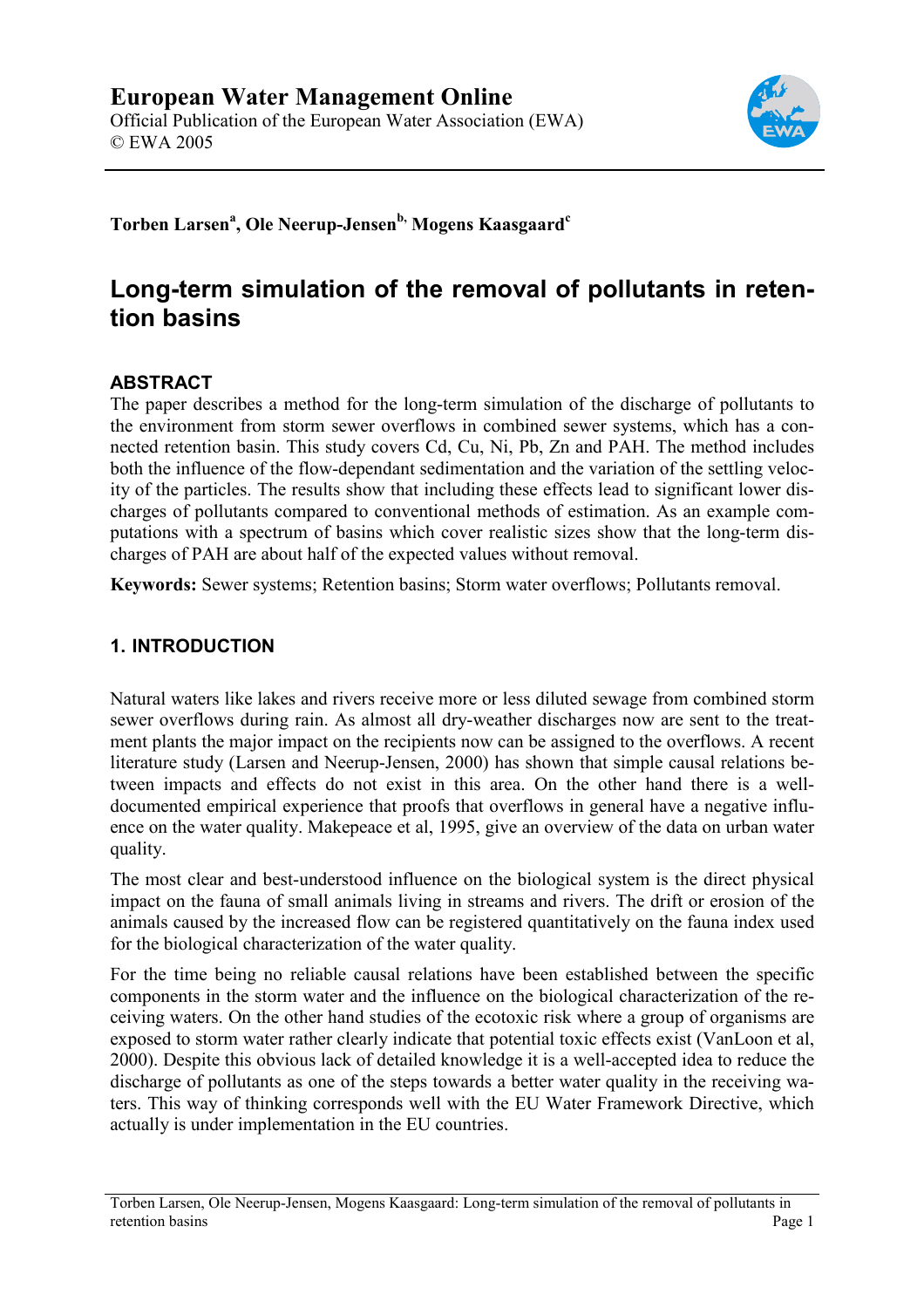

Retention basins in connection with overflow structures will reduce the discharge of matter for 3 reasons:

- Most important is the basic idea that basins will accumulate a part of the storm water volume and send it to treatment.
- Basins primarily catch the first and most polluted part (first flush) of the storm flow. It has been shown that taking this effect into account reduces the computed discharges with more than 50 % compared to estimations based on a constant concentration during the rain (Larsen et al, 1998).
- A significant part of the pollution is connected with particles, which to some extent will sediment out in the basins. This effect is described in this paper.

In Denmark no well-documented investigations exist regarding the reduction of pollutants in basins based on direct measurements. German investigations (Michelbach and Weiss, 1996), which incorporated measurements on real retention basins designed according to the German guidelines A 128 (ATV, 1992), showed that basins have an important capability of removal of pollutants. The study summarized as follows:

- The concentration of settable particles (particles which will settle in a standard settling column after 2 hours) is reduced with more than 80 %.
- The concentration of suspended solids (measured by filtration) is reduced with 65 %.
- The concentration of organic matter (measured as COD) is reduced with 50 %.

So in general these field investigations clearly indicates that retention basins are rather efficient for solid and pollutant removal.

# **2. METHOD FOR ESTIMATION OF LONG-TERM POLLUTANT DISCHARGE**

Estimations of annual pollutant loads from storm overflows have up till now most frequent been based on the assumption of a constant *event mean concentration (EMC)* of the actual component of pollutant. The annual overflow volume will often be found from a long-term simulation based on historical time series of rain. Then the load can easily be found as the product of concentration and volume.

The method presented in this study can be understood as a further development of the EMCmethod. The method includes the sedimentation of particles taking into account that the settling characteristics of the particles vary over a broad spectrum of settling velocities and also taking into account that the settling conditions in basins vary with the varying hydraulic load on the basins during rain. Furthermore it is also included that the pollutant components (Cd, Cu, Ni, Pb, Zn and PAH) are attached to distinct fractions of particles with varying weight.

The method estimates the annual discharge of pollutants on the basis of the following information:

Torben Larsen, Ole Neerup-Jensen, Mogens Kaasgaard: Long-term simulation of the removal of pollutants in retention basins Page 2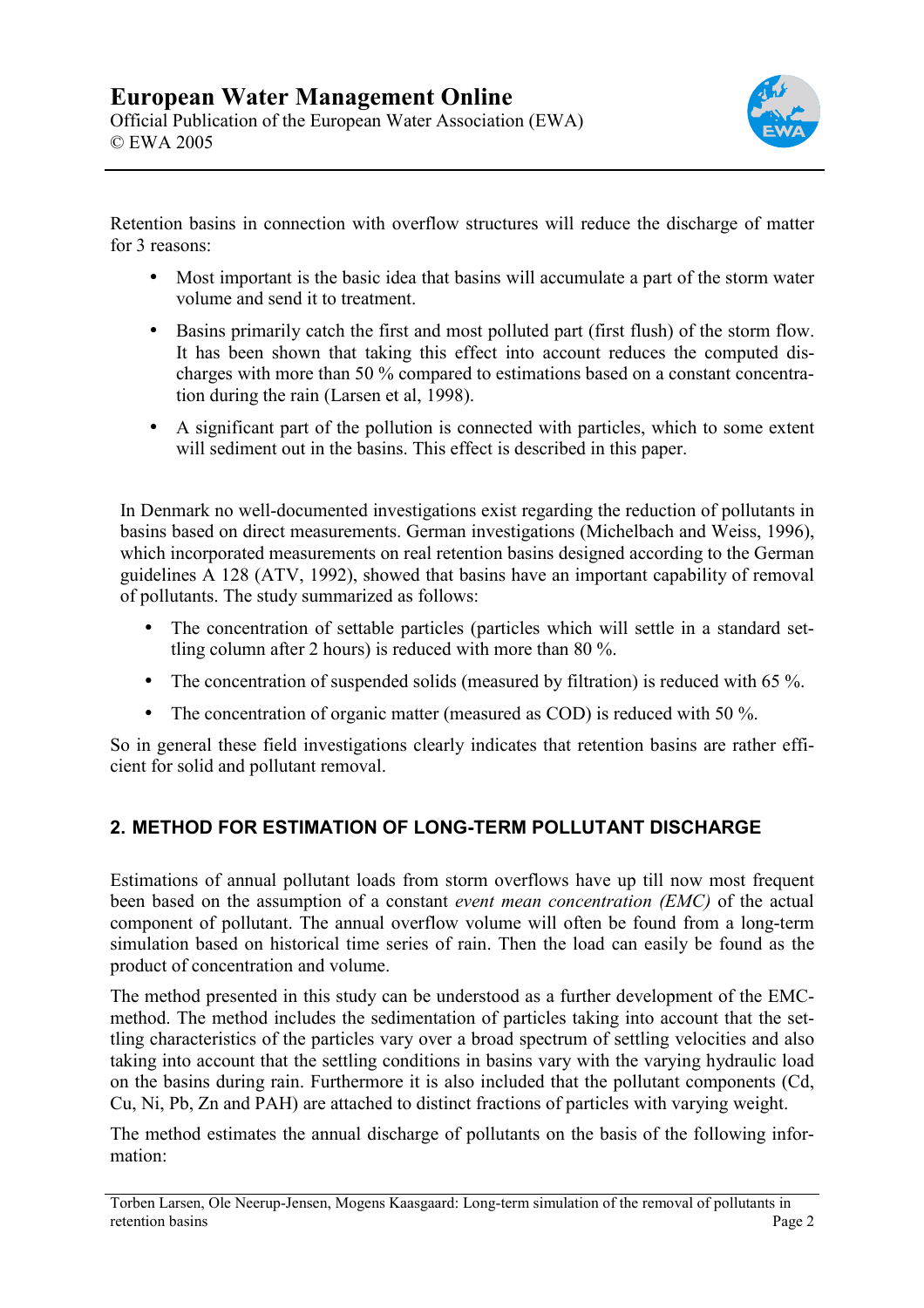

#### *Rainfall data*

The driving force of the storm water flow in the sewer system is the rain, and the rainfall data come from long historical time series of measured rainfall. The Danish National Rain Gage System (Spildevandskomitéen, 1999) includes 98 gages. The related database contains 15 to 30 years of data for each gage where rainfall intensity is stored with a temporal resolution of 1 minute.

#### *Model of run-off*

The mathematical model of the catchment was based on the well-known *time-area method*, which transforms the input of historical rainfall to time series of outflow hydrographs. Initial loss and so-called hydrological loss factor are included. (The hydrological loss factor, which often has a value of 0.8 to 0.9, is the slope of the regression line in a plot of discharge volumes against rain volumes).

# *Model of flow and particle removal*

The description of the basin includes two conservation equations, the continuity equation for flow and the continuity equation for settable particles.

The flow description is a traditional quasi-stationary basin calculation based on a varying water depth, a free overflow dependant on the surface level and a constant forward transmission of water and mass to the treatment plant.

The mass balance for settable matter in the basin covers four terms. These are accumulation, inflow, outflow and removal. The removal is described by the *efficiency function* for the removal in a basin as shown in figure 1.

The efficiency *E* is here defined as

$$
E = (1 - \frac{m}{m_0})
$$

where *m* is the flux of matter over the overflow and  $m_0$  is the potential flux of matter, which would have occurred if the matter had been fully mixed in the water column corresponding to that removal does not take place.

The relative (or dimensionless) settling velocity  $w_s$  is defined as

$$
w'_s = \frac{w_s}{s}
$$

As characteristic velocity for the scaling of settling velocity the so-called surface load *s* is applied. This is defined as  $s = Q/A$ , where O is the inflow to the basin and A is the surface are of the basin.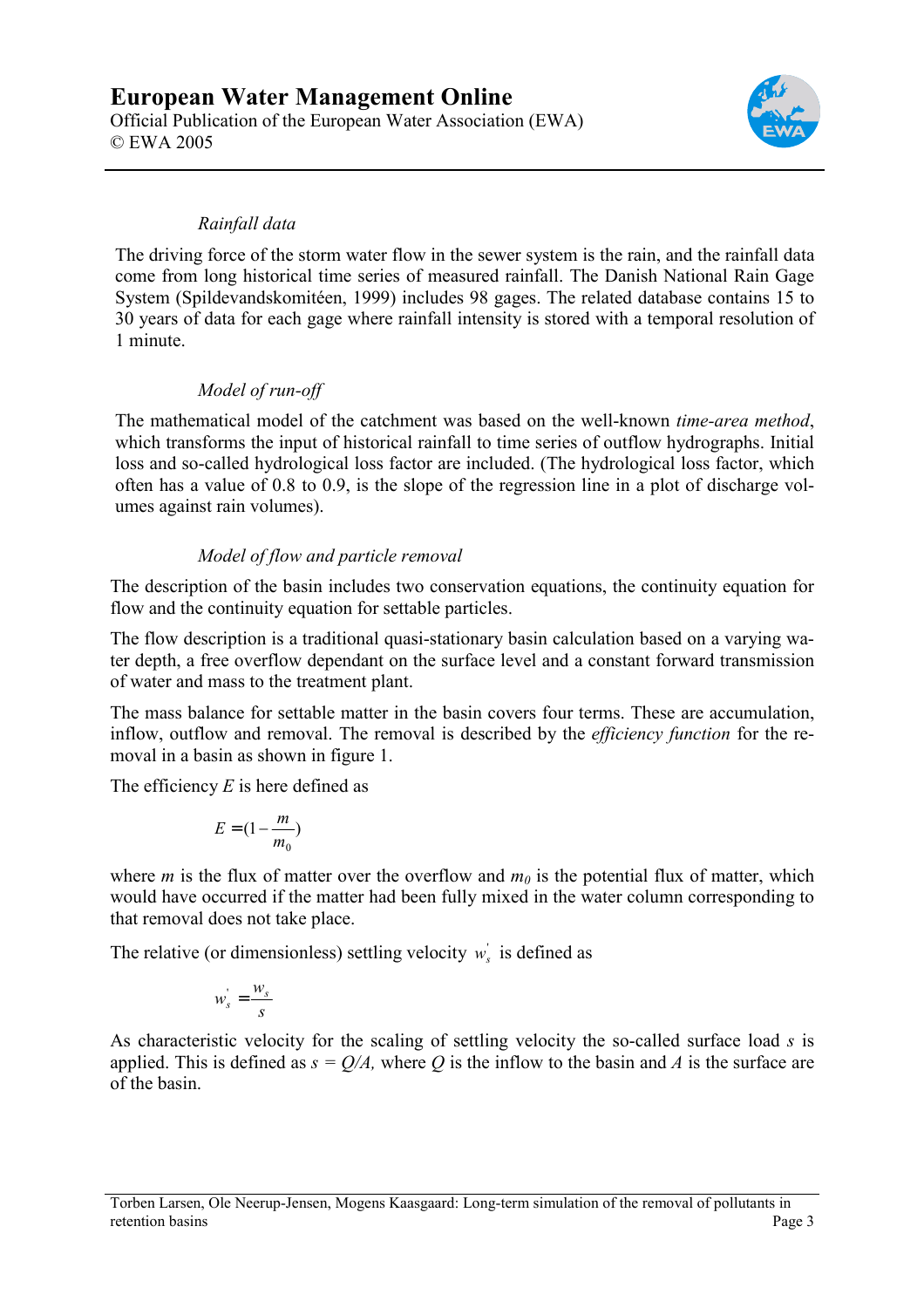



Figure 1: Principle of efficiency function for basin (full line is real function and dotted line is simplified function applied in this study)

The theoretical background for this removal function should not be given here, but the two key points are

- 1. The removal function depends on the geometry of the basin and can be assumed to be identical for geometrical similar basins.
- 2. The removal function in its dimensionless form can be assumed independent of the flow as long as the flow is turbulent with high Reynolds numbers.

As mentioned the efficiency function is specific for the basin. This means that the function has to be determined in each case. It can be determined either by experiments (laboratory or full-scale) or it can be found from numerical modelling as described by Neerup-Jensen et al, 1999. As the removal function is given as function of the relative (dimensionless) settling velocity the efficiency function this way covers the varying hydraulic load of the basin.

In this study the efficiency function has been further simplified to a step function as shown in figure 1. This was based on the well-know Hazen's formula for sedimentation tanks

$$
T \geq \frac{h}{\alpha w_s}
$$

where *T* is retention time necessary for the removal of particles with a settling velocity greater and equal than  $w_s$ , *h* is the water depth in the basin and  $\alpha$  is a correction factor which can be estimated from the real removal function as shown in figure 1.

The  $\alpha$  contains the information on the basin geometry and on the flow (turbulence and secondary currents). For an ideal basin (a long channel without turbulence and secondary currents) this factor is 1,0 but in the real world the value lies in the area of 0,2 to 0,5 and can, as already said, only be found from physical experiments or numerical modelling.

Torben Larsen, Ole Neerup-Jensen, Mogens Kaasgaard: Long-term simulation of the removal of pollutants in retention basins Page 4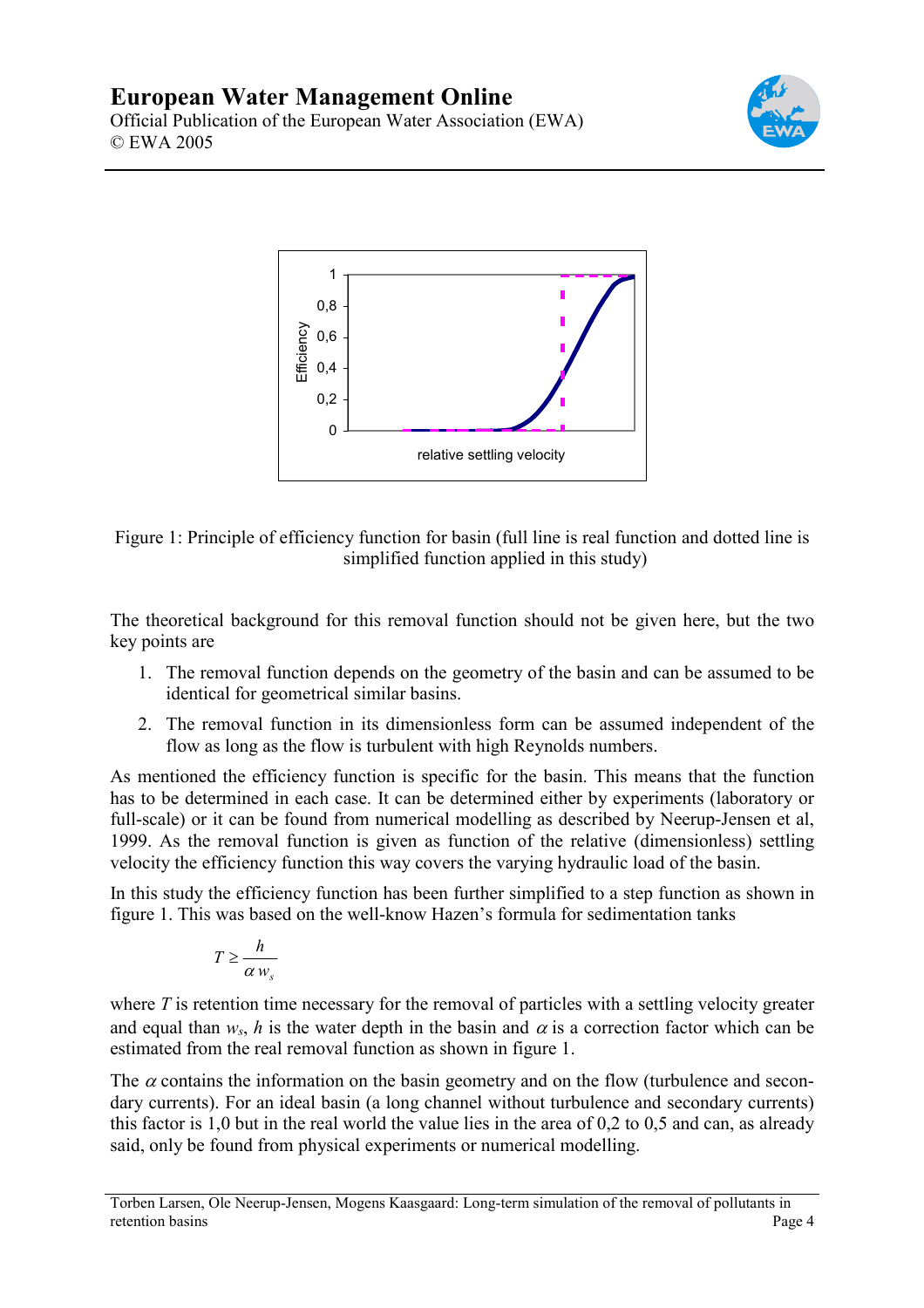

#### *Data for settling characteristics of pollutants*

The data for this study is taken from a comprehensive study carried out by UFT, Dr. Brombach GmbH. A resume of the investigation can be found in Michelbach and Weiss (1996). The data were obtain from the city Bad Mergentheim in the southern Germany having about 25.000 inhabitants and included catchments with reduced areas from 0.1 to 350 hectares.

The settling characteristics of the particles from the storm water were measured in a settling column as shown in figure 2.



Figure 2: Settling column (from Michelbach et al, 1993)

The experiments take place as follows. First the sample was settled out during 2 hours in an Imhoff cone. Next, this sample was placed at the top of the column. At defined time steps samples were taken out from the bottom of the column and afterwards the sample was analysed. In each experiment 12 samples were taken out to cover a range of settling velocities from 0,001 to 17,5 cm/s. Totally 396 experiments were carried out and among those 101 were from combined sewer systems. The settling curves for suspended solids (SS) are shown in figure 3.

Torben Larsen, Ole Neerup-Jensen, Mogens Kaasgaard: Long-term simulation of the removal of pollutants in retention basins Page 5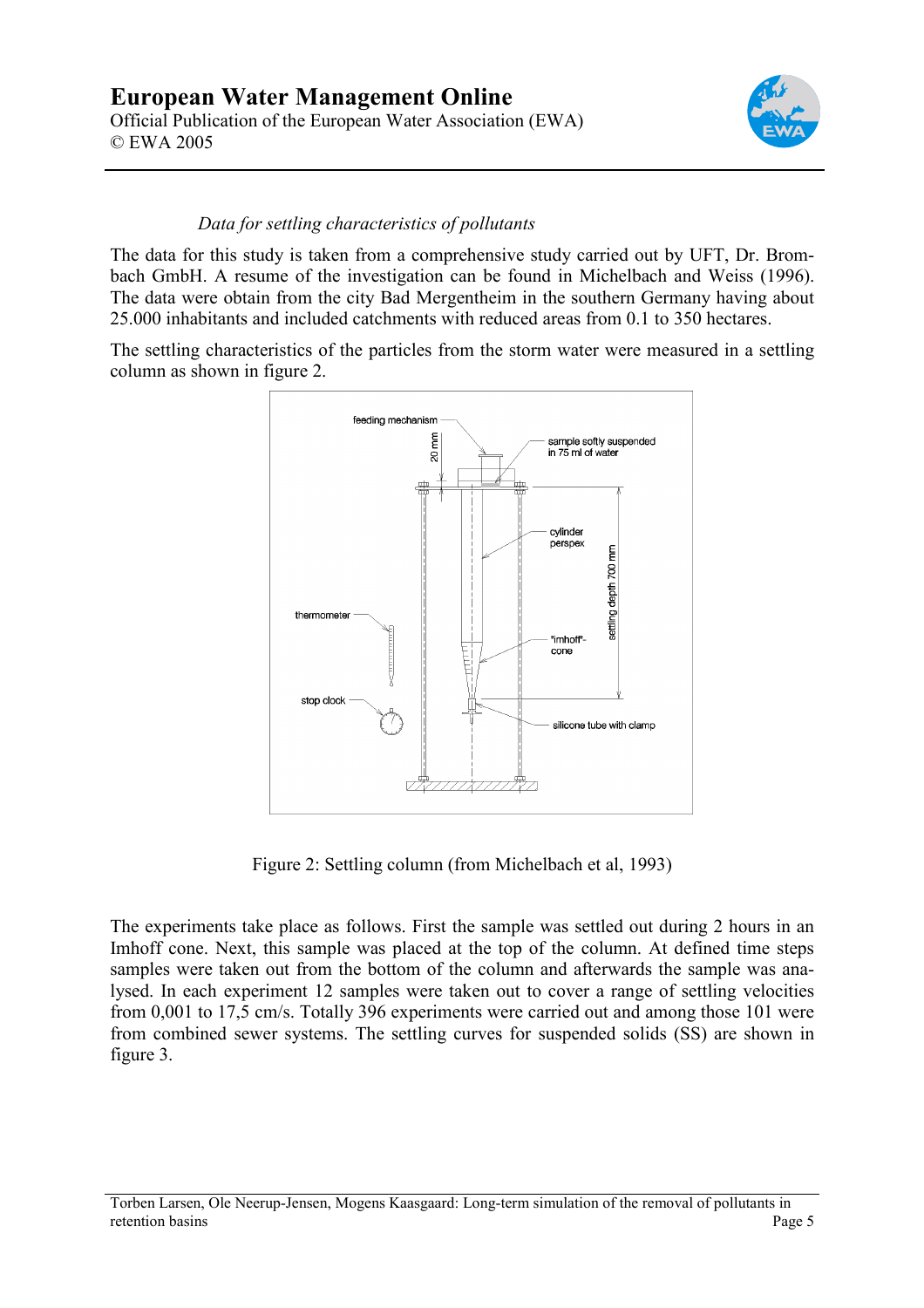



Figure 3: Settling curves for 101 samples of storm water from combined sewer systems (from Michelbach and Wöhrle, 1994)

All samples were analysed for water content, ignition loss and density. A selected number of samples were also analysed for chemical properties. The analyses covered organic matter (COD), Polly Aromatic Hydrocarbons (PAH), Zinc (Zn), Cadmium (Cd), Lead (Pb) and Copper (Cu) and Nickel (Ni). Unfortunately, the data of COD had to be excluded for the purpose described here.

# **3. ESTIMATION OF THE AVERAGE ANNUAL REMOVAL OF POLLUTANTS IN BASINS**

As the estimation of the average annual removal of pollutants in basins depends on a large number of parameters it is not appropriate to present the results as table or graphs, which represent the total range of the parameters. Instead the result of a specific and typical case, which covers many standard situations, is shown in the next. The data for the case are given in table 1 shown below.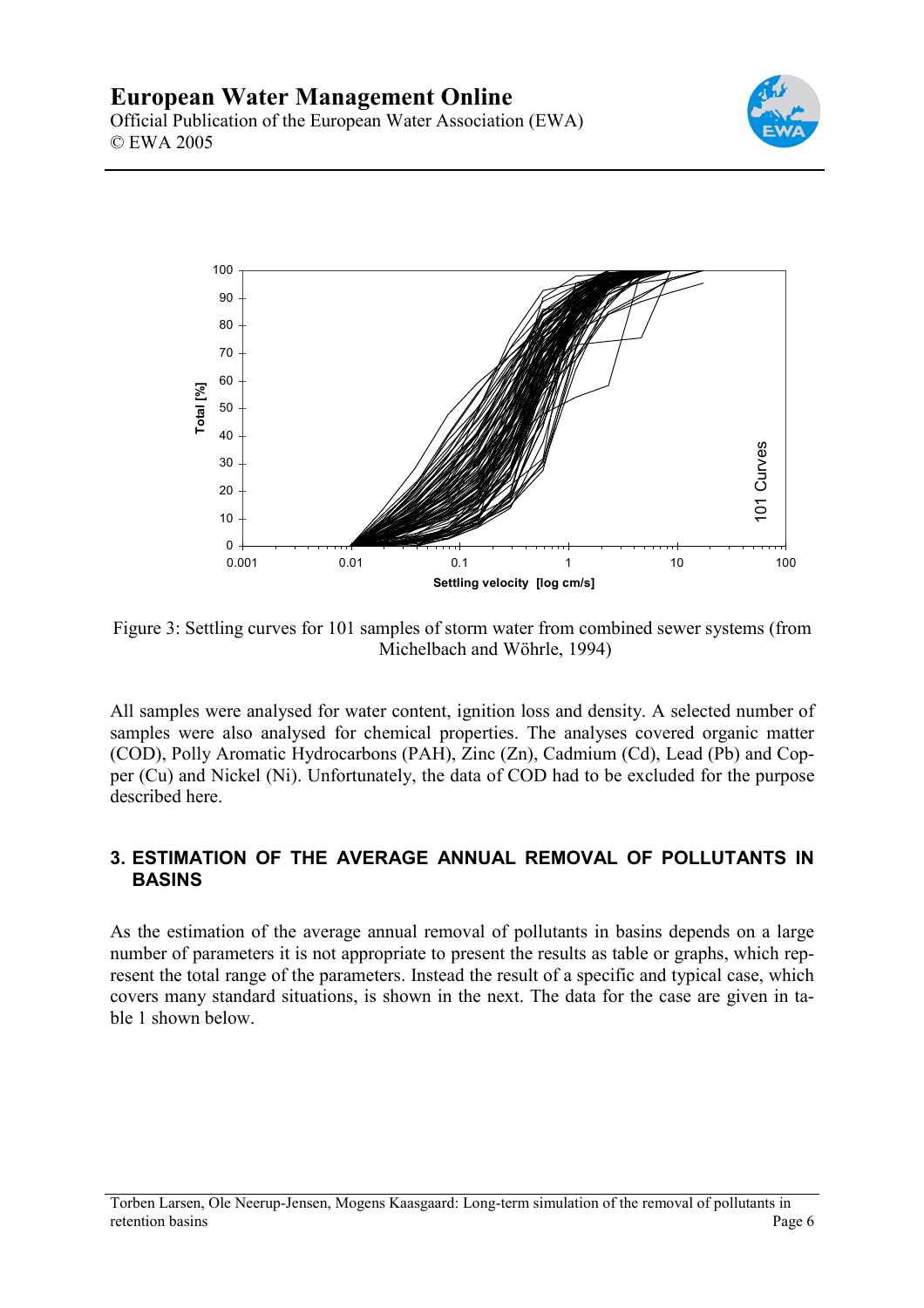

| Historical rain series: Kolding Forrenseanlæg, | 18                                     | years    |
|------------------------------------------------|----------------------------------------|----------|
| Reduced catchment area                         | 10                                     | hectares |
| Time of concentration for flow in catchment    | 10                                     | minutes  |
| Initial loss in run-off                        | 0,06                                   | mm       |
| Hydrological reduction factor                  | 1,0                                    |          |
| Volume of basin                                | 400, 650, 1000, $\vert$ m <sup>3</sup> |          |
|                                                | 1500 and 2000                          |          |
| Water depth in basin                           | 3                                      | m        |
| Dry weather flow                               |                                        | 1/s      |
| Flow conveyed to treatment                     |                                        | 1/s      |

Table 1. Data for case study

With the model and these data the overflow volumes were calculated and the results are summarized in table 2. The table also gives the total removal of the settable particles.

| <b>Volume</b><br>of basin<br>mm rain | <b>Number</b><br>of over-<br>flows per<br>year | Inflow of<br>water<br>$10^3$ m <sup>3</sup><br>per year | Overflow<br>of water<br>$10^3$ m <sup>3</sup><br>per year | <b>Removal</b><br>of water<br>dis-<br>charges<br>$\frac{0}{0}$ | Annual<br>inflow of<br>settable<br>particles<br>kg | Annual<br>overflow<br><sub>of</sub><br>settable<br>particles<br>kg | <b>Removal</b><br>of parti-<br>cles<br>$\frac{0}{0}$ |
|--------------------------------------|------------------------------------------------|---------------------------------------------------------|-----------------------------------------------------------|----------------------------------------------------------------|----------------------------------------------------|--------------------------------------------------------------------|------------------------------------------------------|
| 20                                   | 3                                              | 75                                                      | 2,2                                                       | 97                                                             | 48000                                              | 191                                                                | 99,6                                                 |
| 15                                   | 6                                              | 75                                                      | 4,5                                                       | 94                                                             | 48000                                              | 450                                                                | 99,0                                                 |
| 10                                   | 13                                             | 75                                                      | 8,8                                                       | 88                                                             | 48000                                              | 1200                                                               | 97,5                                                 |
| 6,5                                  | 21                                             | 75                                                      | 14,5                                                      | 81                                                             | 48000                                              | 2600                                                               | 94,5                                                 |
| $\overline{4}$                       | 34                                             | 75                                                      | 21,5                                                      | 71                                                             | 48000                                              | 5200                                                               | 89,1                                                 |

Table 2. Calculated average balance of water and particles in the basins

In table 3 is given the computed further reduction of matter in the overflow because of sedimentation in the basins of the settable part of the matter. The numbers cover the average over 18 years.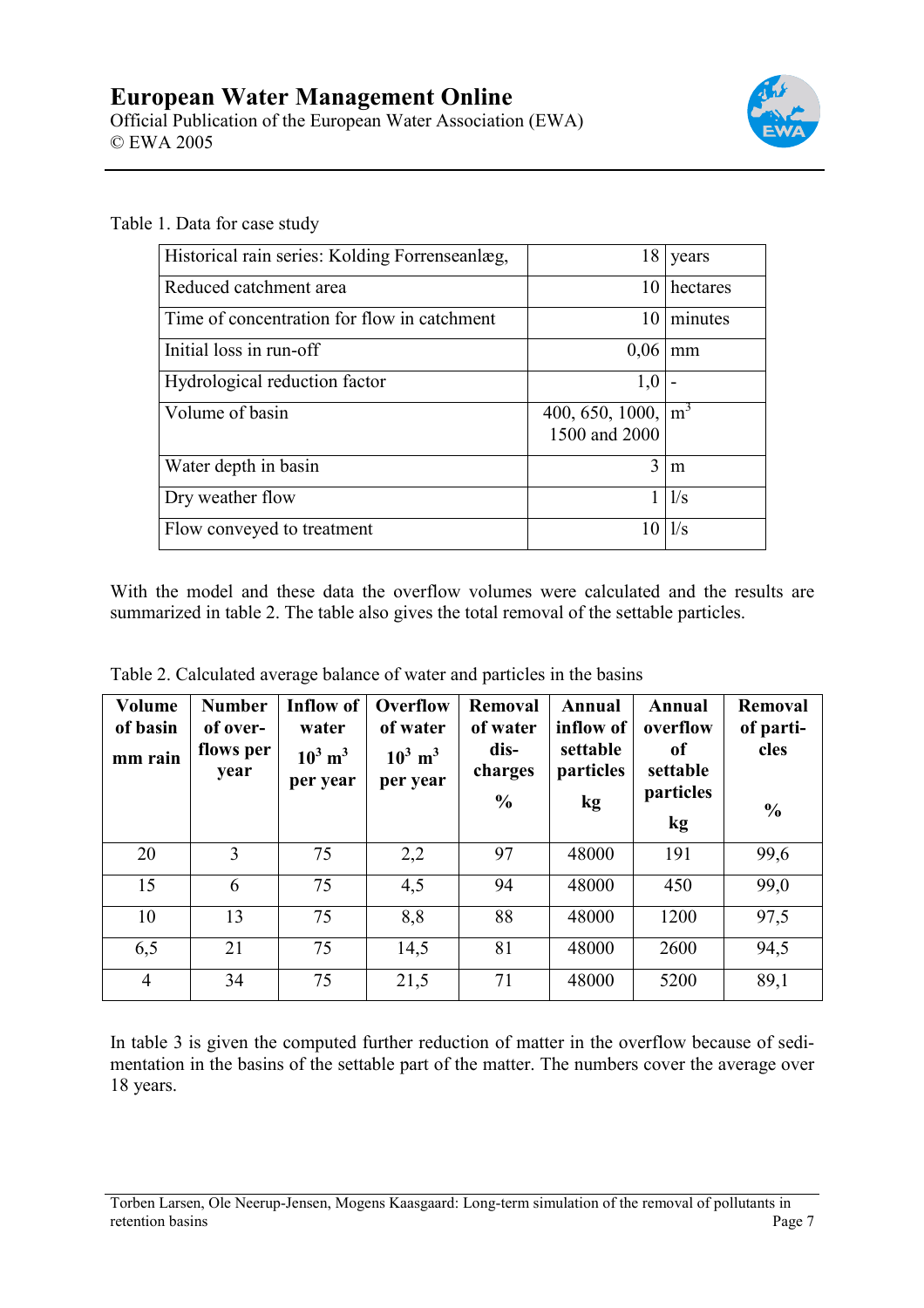

| <b>Basin</b>      | Removal [%]                  |                |    |    |    |    |            |
|-------------------|------------------------------|----------------|----|----|----|----|------------|
| Volume<br>mm rain | <b>Overflows</b><br>per year | C <sub>d</sub> | Cu | Ni | Pb | Zn | <b>PAH</b> |
| 20                | 3                            | 84             | 83 | 78 | 86 | 88 | 87         |
| 15                |                              | 81             | 79 | 73 | 83 | 84 | 84         |
| 10                | 13                           | 74             | 72 | 64 | 76 | 77 | 78         |
| 6,5               | 22                           | 65             | 63 | 54 | 67 | 67 | 69         |
| $\overline{4}$    | 34                           | 52             | 50 | 41 | 55 | 53 | 57         |

Table 3. Long-term removal of pollutants connected to settable particles

Finally an estimate of the overall removal of PAH including both settable and non-settable fraction is summarized in table 4. The dataset did not cover a complete series of measurements of both fractions so it has been assumed that the soluble part was 25 % of the total concentration of PAH and that the settable part accounted for 75 %.

Table 4. Estimate of the total removal of PAH (both settable and non-settable fraction)

| Volume<br>of basin<br>mm | Number of<br>overflows per<br>year | Input to basin<br>g PAH per year | Loss to recipient<br>sedimentation not<br>included<br>g PAH per year | Loss to recipient<br>sedimentation<br>included<br>g PAH per year | Additional<br>removal<br>$\frac{0}{0}$ |
|--------------------------|------------------------------------|----------------------------------|----------------------------------------------------------------------|------------------------------------------------------------------|----------------------------------------|
|                          |                                    |                                  |                                                                      |                                                                  |                                        |
| 20                       | 3                                  | 1004                             | 28                                                                   | 11                                                               | 61                                     |
| 15                       | 6                                  | 1004                             | 55                                                                   | 24                                                               | 56                                     |
| 10                       | 13                                 | 1004                             | 109                                                                  | 52                                                               | 53                                     |
| 6,5                      | 21                                 | 1004                             | 180                                                                  | 96                                                               | 47                                     |
| 4                        | 34                                 | 1004                             | 267                                                                  | 164                                                              | 39                                     |

Last column of table 4 refers to additional removal of PAH in respect to loss to recipient, expressed in %, due to consideration of sedimentation in basin.

# **4. DISCUSSION AND CONCLUSION**

As seen in table 4 the further reduction of the loss to the recipient because of sedimentation in the basins lies from 40 to 60 % although the size of the basins varies with a factor 5.

In this study all concentrations and settling characteristics of the particles and the pollutants have assumed to be constant during the rain events. This means that the first flush effects are